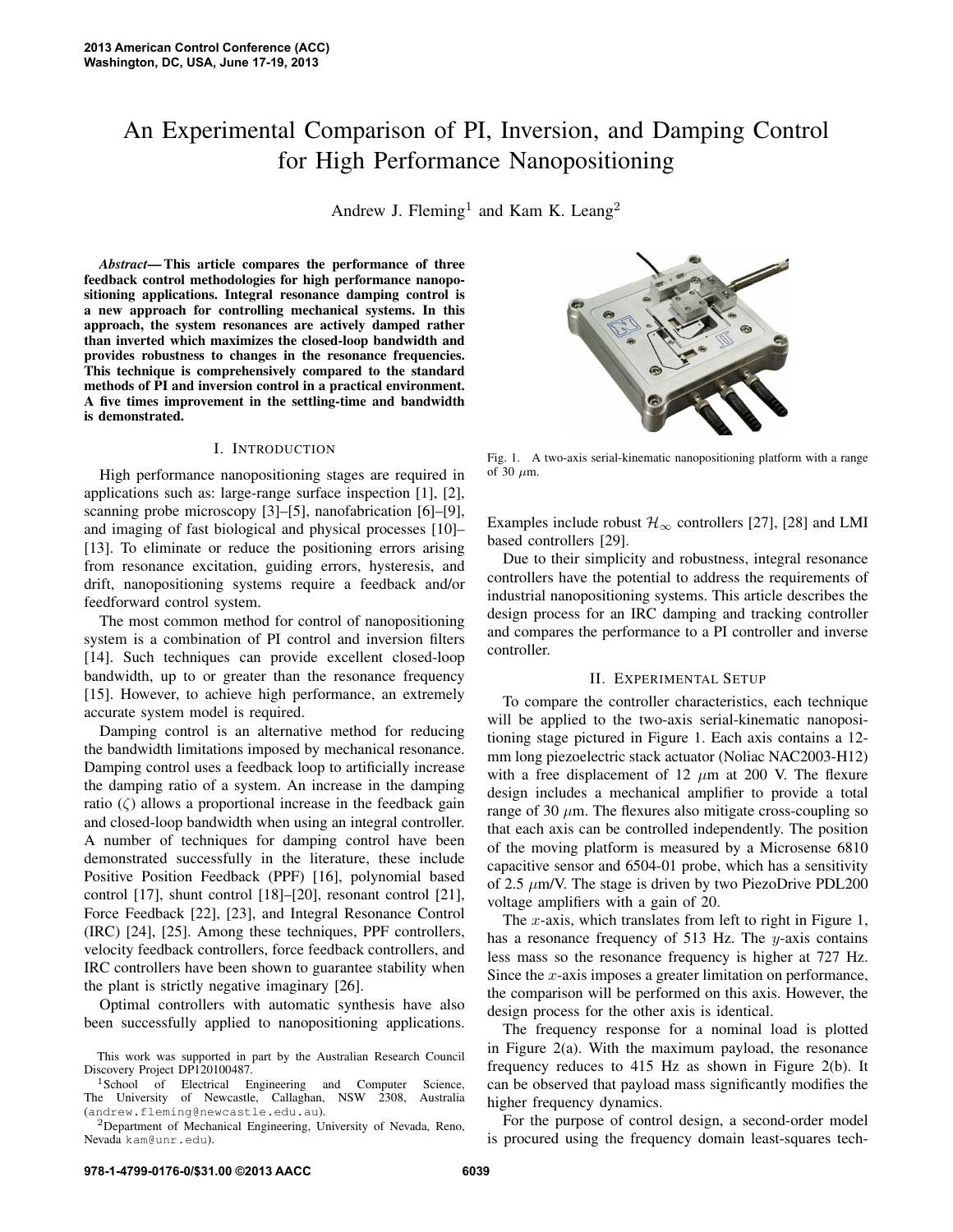

(a) FRF of System and Model



(b) FRF with Nominal and Max Load

Fig. 2. The open-loop frequency response measured from the voltage amplifier input to the sensor output, scaled to  $\mu$ m/V. In (a) the nominal response is compared to the identified model. In (b) the frequency response of the system with maximum load is compared to the nominal response.

niques. The model transfer function is:

$$
G(s) = \frac{2.025 \times 10^7}{s^2 + 48.63s + 1.042 \times 10^7}.
$$
 (1)

The frequency response of the model is compared to the experimental data in Figure 2(a). The model closely approximates the first resonance mode which is sufficient for control design.

#### III. PI CONTROL

A popular technique for control of commercial nanopositioning systems is sensor-based feedback using integral or proportional-integral control [30]. The transfer function of a PID controller is

$$
C_{PI}(s) = \beta/s + k_p + k_d s,\tag{2}
$$

However, the derivative term is rarely used due to the increased noise sensitivity and stability problems associated



Fig. 3. The loop-gain of the nanopositioner and inversion based controller during nominal and maximum load  $C_{Notch}(s)G(s)$ .

with high frequency resonance modes. On the other hand, PI controllers are simple to tune and effectively reduce piezoelectric non-linearity at low-frequencies. However, the bandwidth of PI tracking controllers is severely limited by the presence of highly resonant modes. The factor limiting the feedback gain and closed-loop bandwidth is gainmargin [22], [23], [31].

For the nanopositioner under consideration, the maximum permissible gain is 15.5 which is limited by the gain-margin of 6 dB. The closed-loop bandwidth for this controller is only 13 Hz or 2.5% of the resonance frequency. The experimental closed-loop frequency and step responses are plotted in Section VI.

## IV. PI CONTROL WITH NOTCH FILTERS

Inversion techniques are popular as they are simple to implement and can provide a high closed-loop bandwidth if they are accurately tuned and the resonance frequency does not vary [14], [15]. The transfer function of a typical inverse controller is

$$
C_{Notch}(s) = \frac{\beta}{s} \frac{s^2 + 2\zeta_z s + \omega_w^2}{\omega_z^2}
$$
 (3)

where  $\zeta_z$  and  $\omega_z$  are the damping ratio and first resonance frequency of the nanopositioner. Depending on the implementation method, an additional pole may be required above the bandwidth of interest.

A major consideration with inversion based control is the possibility of modeling error. In particular, if the resonance frequency drops below the frequency of the notch filter, the phase lag will cause instability [14]. Therefore, a notch filter must be tuned to the lowest resonance frequency that will occur during service. For example, the example nanopositioner has a nominal resonance frequency of 513 Hz and a minimum resonance frequency 410 Hz. Thus, the notch filter is tuned to 410 Hz with an estimated damping of  $\zeta_z = 0.01$ .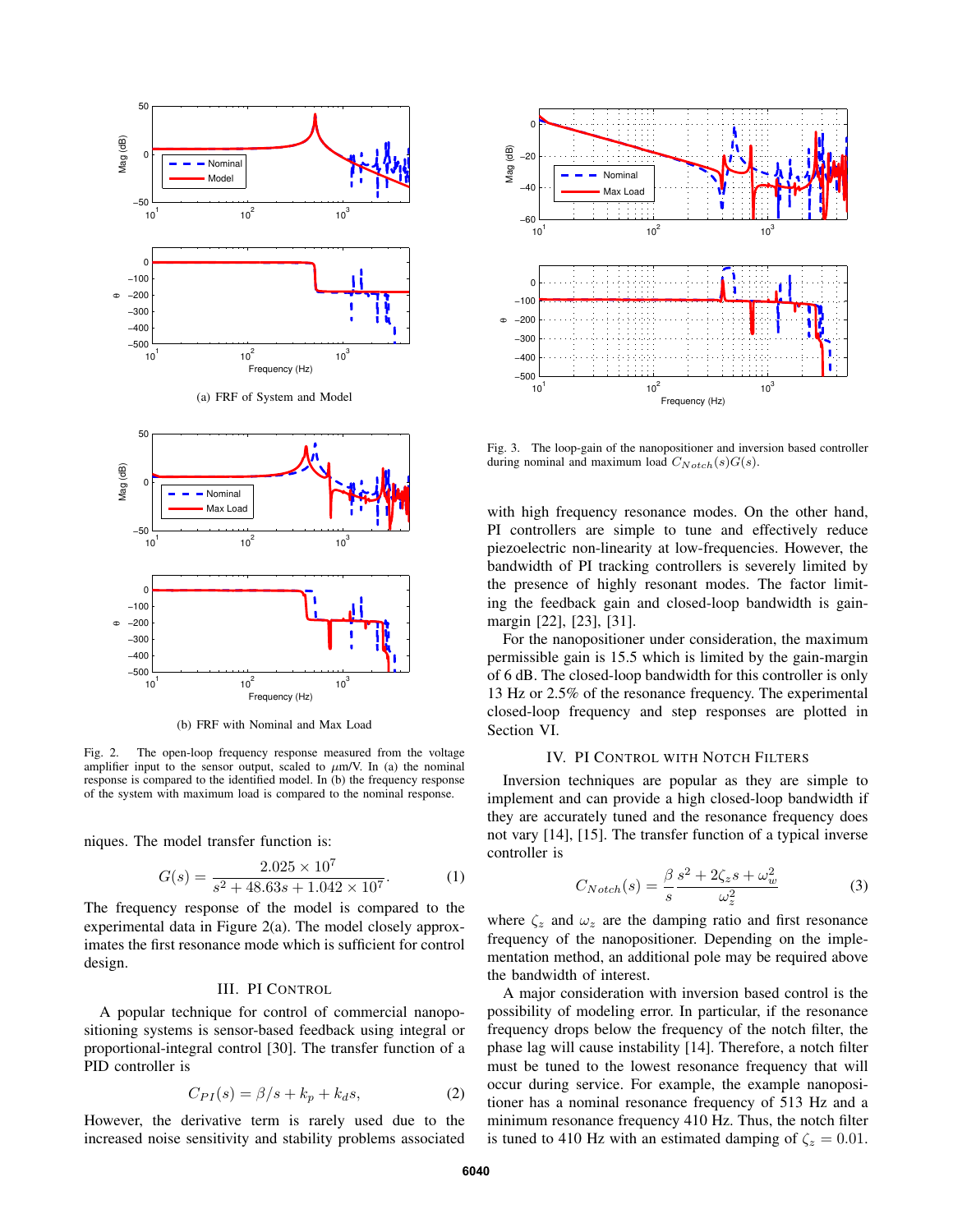

Fig. 4. Integral resonance control scheme [24]

To maintain a gain-margin of 6 dB the maximum integral gain is  $\beta = 44$ . The loop-gain during nominal and maximum load conditions is plotted in Figure 3. During nominal conditions, the phase-lag does not exceed 180 degrees until the second resonance mode; however, the first resonance mode remains dominant in the response and can be excited by high-frequency components of the input or disturbances. This behavior is evident in the closed-loop frequency and step responses plotted in Section VI. Since the notch filter is tuned to the lowest resonance frequency, the system actually performs better with the maximum payload. The loop-gain in Figure 3 shows that the first resonance-mode is almost inverted during this condition.

Due to the sensitivity of inversion based controllers to variations in the resonance frequency, they are most suited to applications where the resonance frequency is stable, or where the feedback controller can be continually recalibrated [15].

### V. STRUCTURED PI CONTROL WITH IRC DAMPING

Integral Resonance Control (IRC) was first reported as a means for augmenting the structural damping of resonant systems with collocated sensors and actuators [24]. A diagram of an IRC loop is shown in Figure 4. It consists of the collocated system  $G_{yu}$ , an artificial feedthrough  $D_f$ and a controller  $C$ . The input disturbance  $w$  represents environmental disturbances.

The first step in designing an IRC controller is to select, and add, an artificial feedthrough term  $D_f$  to the original plant  $G_{yu}$ . The new system is referred to as  $G_{yu} + D_f$ . It has been shown that a sufficiently large and negative feedthrough term will introduce a pair of zeros below the first resonance mode and also guarantee zero-pole interlacing for higher frequency modes [24]. Smaller feedthrough terms permit greater maximum damping. Although it is straightforward to manually select a suitable feedthrough term, it can also be computed from Theorem 2 in [24].

For the model  $G_{uu}$  described in (1), a feedthrough term of  $D_f = -2.5$  is sufficient to introduce a pair of zeros below the first resonance mode. The frequency responses of the open-loop system  $G_{yu}$  and the modified transfer function  $G_{yu} + D_f$  are plotted in Figure 5.

The key behind Integral Resonance Control is the phase response of  $G_{yu} + D_f$ , which now lies between -180 and 0



Fig. 5. Frequency response of the open-loop system  $G_{yu}$  and with artificial feedthrough  $G_{yu} + D_f$ , where  $D_f = -2.5$ . The 180 degree phase change of  $G_{yu} + D_f$  is due to the negative feedthrough which also makes the system inverting.

degrees as shown in Figure 5. Due to the bounded phase of  $G_{yu} + D_f$  a simple negative integral controller,

$$
C = \frac{-k}{s},\tag{4}
$$

can be applied directly to the system. To examine the stability of such a controller, we consider the loop-gain  $C \times (G_{yu} + D_f)$ . For stability, the phase of the loop-gain must be within  $\pm 180$  degrees while the gain is greater than zero. The phase of the loop-gain  $C \times (G_{yu} + D_f)$  is equal to the phase of  $G_{yu} + D_f$  minus 180 degrees for the negative controller gain and a further 90 degrees for the single controller pole. The resulting phase response of the loop-gain lies between +90 and -90 degrees. That is, regardless of controller gain, the closed-loop system has a phase margin of 90 degrees and an infinite gain-margin with respect to  $G_{yu} + D_f$ .

An optimal controller gain  $k$  that maximizes damping can be found using the root-locus technique [24]. For the system under consideration, the root-locus in Figure 6 produces a gain of  $k = 1900$  and a maximum damping ratio of 0.57.

In order to facilitate a tracking control loop, the feedback diagram must be rearranged in a form where the input does not appear as a disturbance. This can be achieved by finding an equivalent regulator that provides the same loop gain [32]. The equivalent regulator  $C_2$  is [32]

$$
C_2 = \frac{C}{1 + CD_f}.\tag{5}
$$

When  $C = \frac{-k}{s}$  the equivalent regulator is

$$
C_2 = \frac{-k}{s - kD_f}.\tag{6}
$$

The closed-loop transfer function of the damping loop is,

$$
G_{yf} = \frac{G_{yu}C_2}{1 + G_{yu}C_2}.
$$
 (7)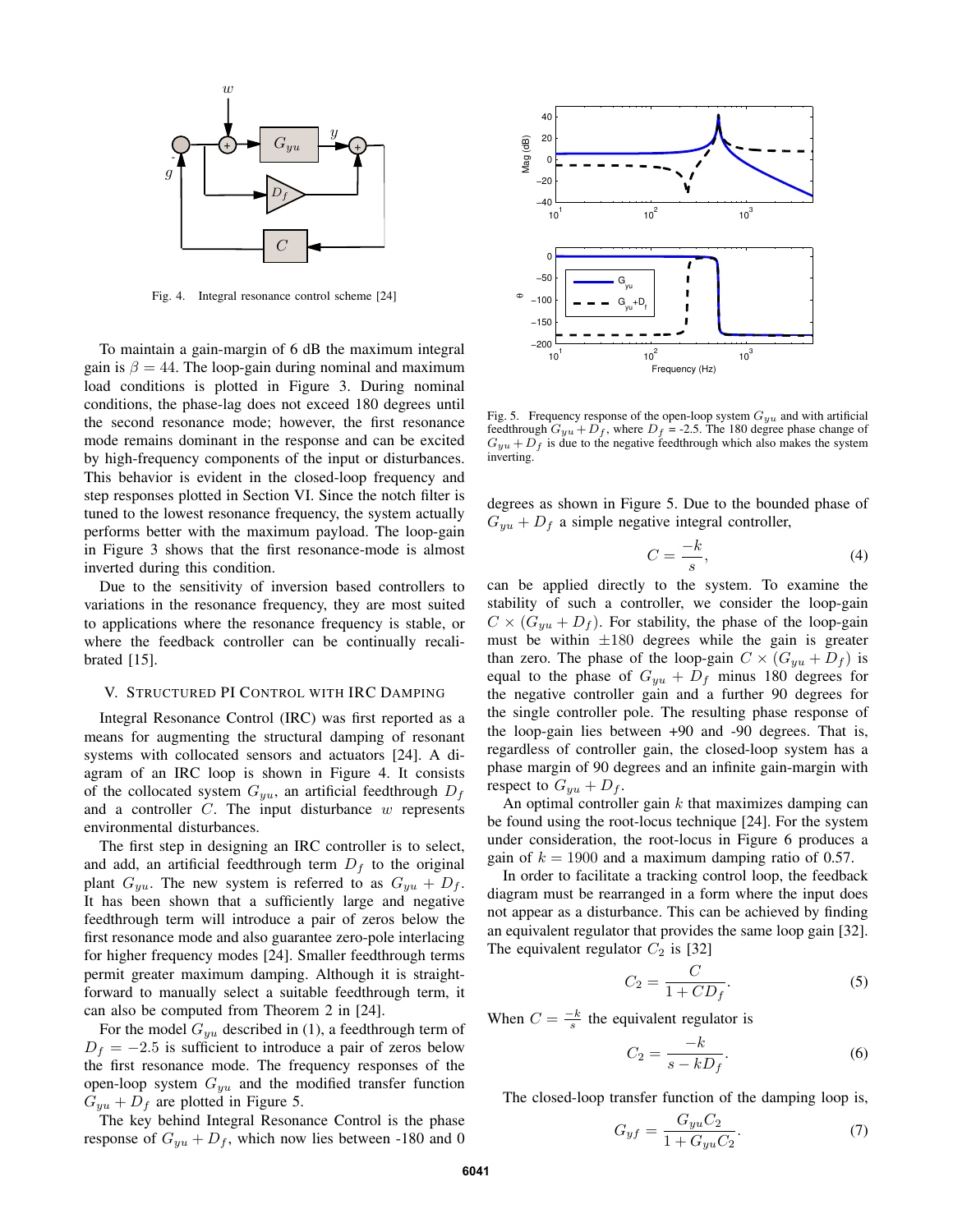

Fig. 6. The root-locus of the damped system  $G_{\nu f}$ . The asterisks mark the optimal pole locations. Note that the closed-loop system contains an additional pole on the real axis.



Fig. 7. The open- and closed-loop frequency responses of the system with Integral Resonance control.

With  $D_f = -2.5$  and  $k = 1900$ , the frequency responses of the open-loop and damped systems are plotted in Figure 7.

To achieve integral tracking action, the IRC loop can be enclosed in an outer tracking loop as shown in Figure 8. In previous work, an integral controller has been used for tracking control [32]. However, from the pole-zero map in Figure 6, it can be observed that the damped system contains the resonance poles, plus an additional real axis pole due to the controller. This additional pole unnecessarily increases the system order and reduces the achievable tracking bandwidth. The location of the additional pole can be found by examining the characteristic equation of the damped system, that is

$$
1 + G_{yu} C_2 = 0.
$$
 (8)

If  $G_{uu}$  has the second-order structure described in equation (1), the characteristic equation can be written

$$
(s^{2} + 2\zeta\omega_{n}s + w_{n}^{2})(s - kD_{f}) - \omega_{n}^{2}k = 0.
$$
 (9)



Fig. 8. Tracking control system with the damping controller in regulator form  $C_2(s)$  and the tracking controller  $C_3(s)$ . The signal w is the disturbance input and  $n$  is the sensor noise.

For the system under consideration, the roots of equation (9) contain a complex pair and a pole on the real axis. The location of the real pole is most easily found numerically, for example, from the root-locus in Figure 6. In this case, the additional pole is located at  $s = -2240$ .

To eliminate the additional pole from the tracking loop, the controller can be parameterized so that it contains a zero at the same frequency. A controller that achieves this is

$$
C_3 = \frac{-k_i(s + \omega_z)}{s\omega_z},\tag{10}
$$

where  $\omega_z$  is the frequency of the additional pole identified from equation (9), i.e.  $\omega_z = 2240$ , and  $k_i$  is the integral gain chosen in the normal way to provide the desired stability margins or bandwidth. The form of  $C_3$  is identical to a PI controller except that the zero location is fixed. This is advantageous since the controller has only one free parameter. Note that  $C_3$  is inverting to cancel the inverting nature of  $G_{yf}$ .

For the system under comparison, an integral gain of  $k_i =$ 245 results in a phase margin of 60 degrees. The closed-loop response and performance is examined in Section VI.

The transfer function of the closed-loop system is

$$
\frac{y}{r} = \frac{C_3 G_{yf}}{1 + C_3 G_{yf}},\tag{11}
$$

or alternatively,

$$
\frac{y}{r} = \frac{C_2 C_3 G_{yu}}{1 + C_2 (1 + C_3) G_{yu}}.\tag{12}
$$

In addition to the closed-loop response, the transfer function from disturbance to the regulated variable  $y$  is also of importance,

$$
\frac{y}{w} = \frac{G_{yu}}{1 + C_2(1 + C_3)G_{yu}}.\tag{13}
$$

That is, the disturbance input is regulated by the equivalent controller  $C_2(1+C_3)$ .

#### VI. PERFORMANCE COMPARISON

In Sections III to V, the controllers were designed to maintain a gain and phase margin of at least 6 dB and 60 degrees. The controller parameters are summarized in Table I and the simulated stability margins are listed in Table II. The integral and inverse controller were limited by gain-margin while the damping controller was limited by phase margin.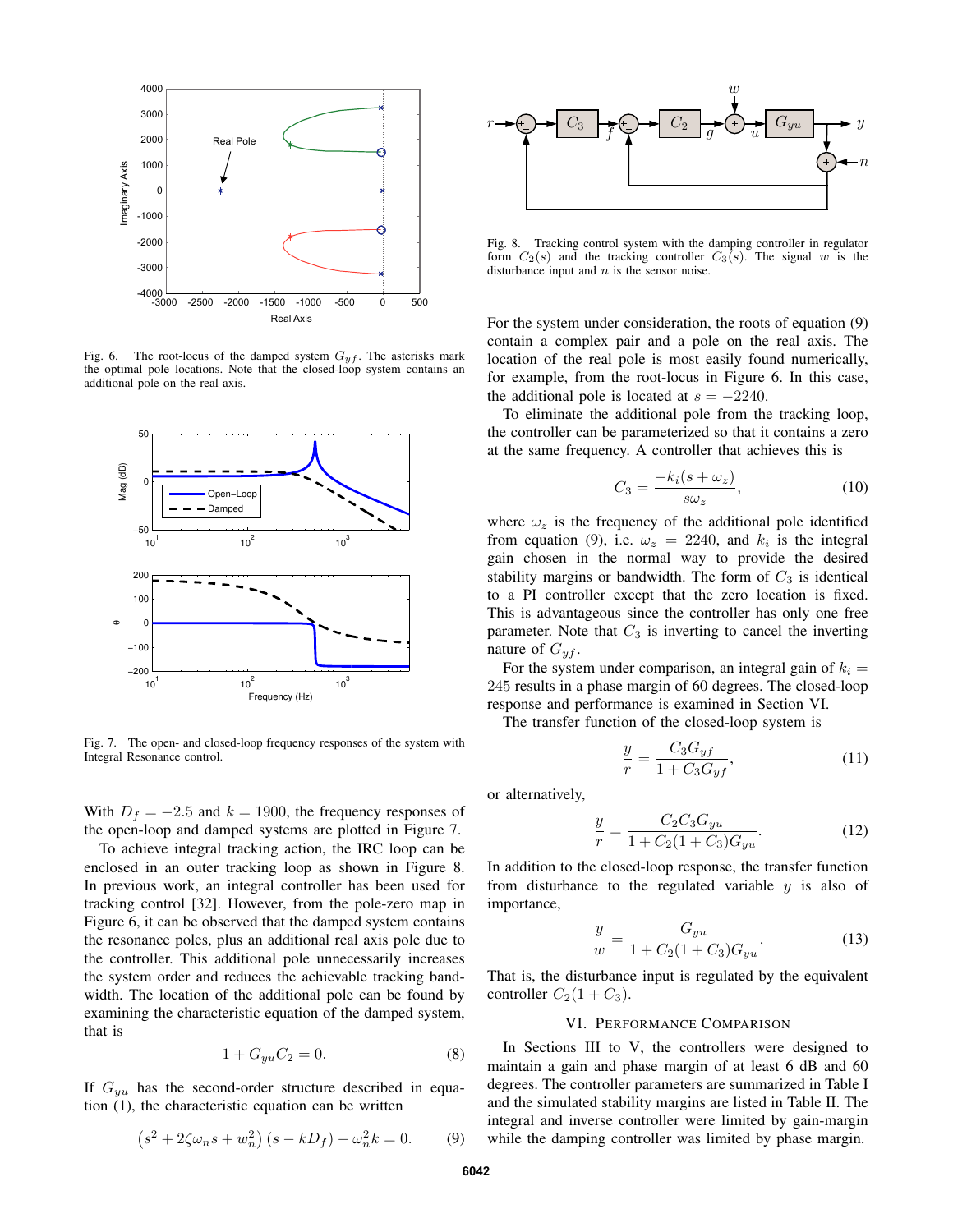| РI         | $C_3 = \frac{15.5}{s}$                                                                                          |  |  |  |
|------------|-----------------------------------------------------------------------------------------------------------------|--|--|--|
| PI + Notch | $C_3 = \frac{44}{s} \frac{s^2 + 50.27s + 6.317 \times 10^6}{6.317 \times 10^6} \frac{2\pi 10^3}{s + 2\pi 10^3}$ |  |  |  |
| $PI + IRC$ | $C_2 = \frac{-245}{s} \frac{s+2240}{2240}, C_3 = \frac{-1900}{s+4750}$                                          |  |  |  |
| TARLE I    |                                                                                                                 |  |  |  |

SUMMARY OF CONTROLLER PARAMETERS

| Condition                                  | РI           | PI + Notch | $PI + IRC$       |  |
|--------------------------------------------|--------------|------------|------------------|--|
| Gain Margin                                |              |            |                  |  |
| Nominal Load                               | $6.1$ dB     | 6.0 dB     | 14 dB            |  |
| Full Load                                  | 7.0 dB       | $5.1$ dB   | 10dB             |  |
| Phase Margin                               |              |            |                  |  |
| Nominal Load                               | inf          | $89^\circ$ | $69^\circ$       |  |
| Full Load                                  | $90^{\circ}$ | $89^\circ$ | $69^\circ$       |  |
| Bandwidth $(45^{\circ})$                   |              |            |                  |  |
| Nominal Load                               | 5.0 Hz       | 13 Hz      | 50 Hz            |  |
| Full Load                                  | 5.0 Hz       | $13$ Hz    | 78 Hz            |  |
| Settling Time (99%)                        |              |            |                  |  |
| Nominal Load                               | $164$ ms     | $48$ ms    | $9.7 \text{ ms}$ |  |
| Full Load                                  | $165$ ms     | $42$ ms    | $7.6$ ms         |  |
| $6\sigma$ -Resolution (Peak to Peak Noise) |              |            |                  |  |
| Nominal Load                               | $0.27$ nm    | $0.21$ nm  | $0.43$ nm        |  |

TABLE II CLOSED-LOOP PERFORMANCE COMPARISON OF THE INTEGRAL, INVERSION, AND DAMPING CONTROLLERS.

The experimental closed-loop frequency responses are plotted in Figure 9. The frequency where the phase-lag of each control loop exceeds 45 degrees is compared in Table II. In nanopositioning applications, the 45 degree bandwidth is more informative than the 3 dB bandwidth since it is more closely related to the settling time. Due to the higher permissible servo gain, the PI+IRC controller provides the highest bandwidth by a significant margin.

The experimental step responses are plotted in Figure 10 and summarized in Table II. The PI+IRC controller provides the shortest step response by approximately a factor of five, however the response exhibits some overshoot.

Out of the three controllers, the combination of PI control and IRC provides the best closed-loop performance under both nominal and full-load conditions. This is the key benefit of damping control, it is more robust to changes in resonance frequency than inverse control. If the variation in resonance frequency were less, or if the resonance frequency was stable, there would not be a significant difference between the dynamic performance of an inverse controller and damping controller. Since the damping controller requires more design effort than an inverse controller, a damping controller is preferable when variance in the resonance frequency is expected, or if there are multiple low-frequency resonances that are difficult to model.



(b) Maximum Load,  $f_r = 415$  Hz

Fig. 9. The experimental closed-loop frequency response of each controller under nominal and maximum load conditions.

## VII. CONCLUSIONS

This article describes a new method for designing an integral resonance damping controller with integral tracking action. The performance of the new controller is compared to a PI controller and inverse controller which are both common industrial standards.

Although the PI controller was simplest to design and implement, it provided the lowest closed-loop bandwidth. The inverse controller or notch filter can provide much greater bandwidth when the dynamics are well known. However, if the resonance frequency is expected to vary by more than a few percent, the controller must be designed conservatively which limits the achievable performance.

The integral resonance controller damps the system resonance rather than inverting it. The foremost advantages are simplicity, robustness, and insensitivity to variations in the resonance frequencies. In the experimental comparison,